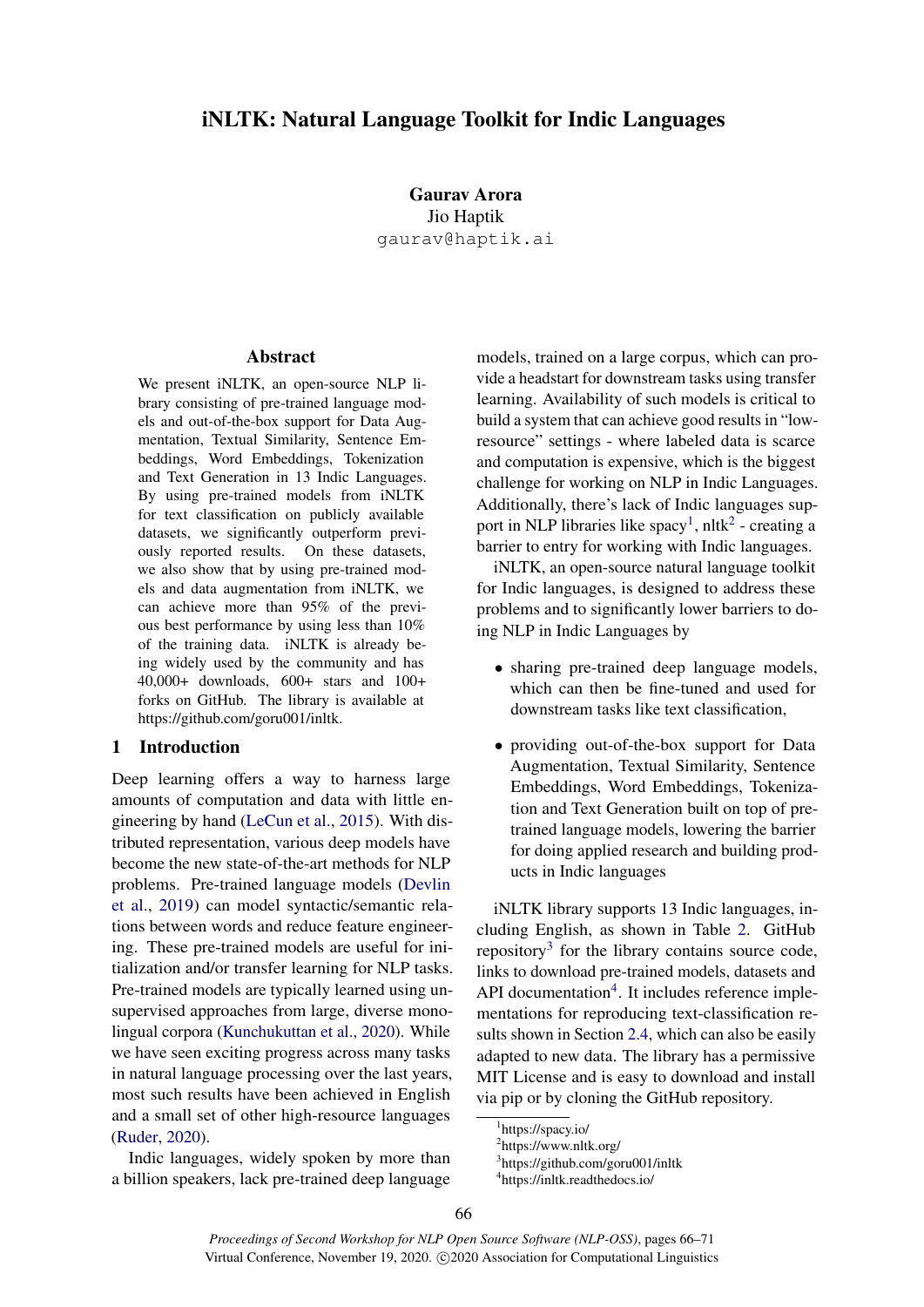<span id="page-1-4"></span>

| Language  |              | # Wikipedia Articles | # Tokens     |            |  |  |
|-----------|--------------|----------------------|--------------|------------|--|--|
|           | <b>Train</b> | Valid                | <b>Train</b> | Valid      |  |  |
| Hindi     | 137,823      | 34,456               | 43,434,685   | 10,930,403 |  |  |
| Bengali   | 50,661       | 21,713               | 15,389,227   | 6,493,291  |  |  |
| Gujarati  | 22,339       | 9,574                | 4,801,796    | 2,005,729  |  |  |
| Malayalam | 8,671        | 3,717                | 1,954,174    | 926,215    |  |  |
| Marathi   | 59,875       | 25,662               | 7,777,419    | 3,302,837  |  |  |
| Tamil     | 102,126      | 25,255               | 14,923,513   | 3,715,380  |  |  |
| Punjabi   | 35,637       | 8,910                | 9,214,502    | 2,276,354  |  |  |
| Kannada   | 26,397       | 6,600                | 11,450,264   | 3,110,983  |  |  |
| Oriya     | 12,446       | 5,335                | 2,391,168    | 1,082,410  |  |  |
| Sanskrit  | 18,812       | 6,682                | 11,683,360   | 4,274,479  |  |  |
| Nepali    | 27,129       | 11,628               | 3,569,063    | 1,560,677  |  |  |
| Urdu      | 107,669      | 46,145               | 15,421,652   | 6,773,909  |  |  |

Table 1: Statistics of Wikipedia Articles Dataset used for training Language Models

<span id="page-1-0"></span>

| Language  | Code | Language | Code |
|-----------|------|----------|------|
| Hindi     | hi   | Marathi  | mr   |
| Punjabi   | рa   | Bengali  | hn   |
| Gujarati  | gu   | Tamil    | ta   |
| Kannada   | kn   | Urdu     | ur   |
| Malayalam | ml   | Nepali   | ne   |
| Oriya     | or   | Sanskrit | sa   |
| English   | en   |          |      |

Table 2: Languages supported in iNLTK

## 2 iNLTK Pretrained Language Models

iNLTK has pre-trained ULMFiT [\(Howard and](#page-5-4) [Ruder,](#page-5-4) [2018\)](#page-5-4) and TransformerXL [\(Dai et al.,](#page-5-5) [2019\)](#page-5-5) language models for 13 Indic languages. All the language models (LMs) were trained from scratch using PyTorch [\(Paszke et al.,](#page-5-6) [2017\)](#page-5-6) and Fastai<sup>[5](#page-1-1)</sup>, except for English. Pre-trained LMs were then evaluated on downstream task of text classification on public datasets. Pre-trained LMs for English were borrowed from Fastai directly. This section describes training of language models and their evaluation.

#### 2.1 Dataset preparation

We obtained a monolingual corpora for each one of the languages from Wikipedia for training LMs from scratch. We used the wiki extractor<sup>[6](#page-1-2)</sup> tool and BeautifulSoup<sup>[7](#page-1-3)</sup> for text extraction from Wikipedia. Wikipedia articles were then cleaned and split into train-validation sets. Table [1](#page-1-4) shows statistics of

<span id="page-1-6"></span>

| Language  | Vocab<br>size | Language | Vocab<br>size |  |
|-----------|---------------|----------|---------------|--|
| Hindi     | 30,000        | Marathi  | 30,000        |  |
| Punjabi   | 30,000        | Bengali  | 30,000        |  |
| Gujarati  | 20,000        | Tamil    | 8,000         |  |
| Kannada   | 25,000        | Urdu     | 30,000        |  |
| Malayalam | 10,000        | Nepali   | 15,000        |  |
| Oriya     | 15,000        | Sanskrit | 20,000        |  |

Table 3: Vocab size for languages supported in iNLTK

the monolingual Wikipedia articles dataset for each language. Hindi Wikipedia articles dataset is the largest one, while Malayalam and Oriya Wikipedia articles datasets have the least number of articles.

#### <span id="page-1-7"></span>2.2 Tokenization

We create subword vocabulary for each one of the languages by training a SentencePiece<sup>[8](#page-1-5)</sup> tokenization model on Wikipedia articles dataset, using unigram segmentation algorithm [\(Kudo and](#page-5-7) [Richardson,](#page-5-7) [2018\)](#page-5-7). An important property of SentencePiece tokenization, necessary for us to obtain a valid subword-based language model, is its reversibility. We do not use subword regularization as the available training dataset is large enough to avoid overfitting. Table [3](#page-1-6) shows subword vocabulary size of the tokenization model for each one of the languages.

#### 2.3 Language Model Training

Our model is based on the Fastai implementation of ULMFiT and TransformerXL. Hyperparameters

<span id="page-1-1"></span><sup>5</sup> https://github.com/fastai/fastai

<span id="page-1-2"></span><sup>6</sup> https://github.com/attardi/wikiextractor

<span id="page-1-3"></span><sup>7</sup> https://www.crummy.com/software/BeautifulSoup

<span id="page-1-5"></span><sup>8</sup> https://github.com/google/sentencepiece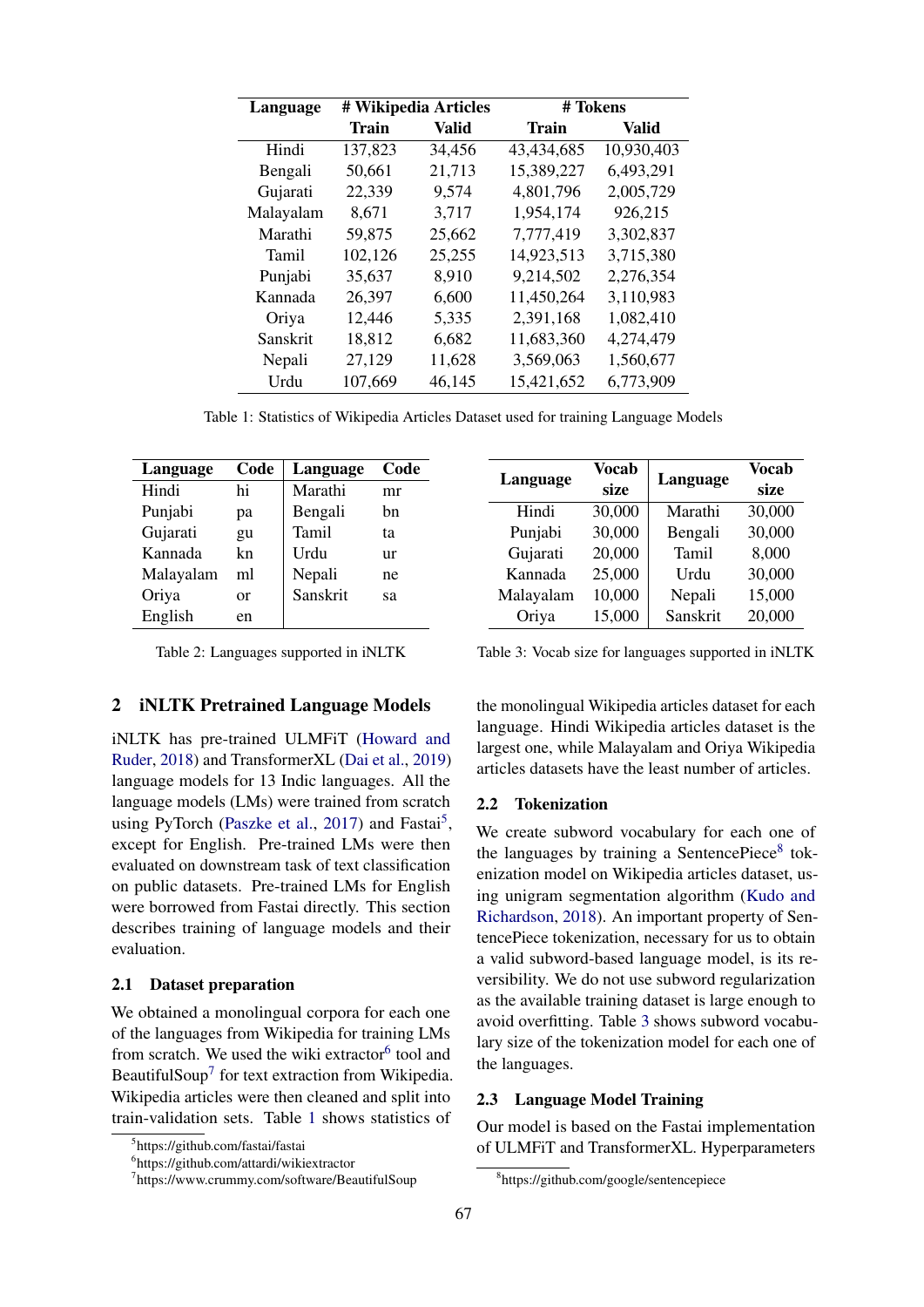<span id="page-2-7"></span>

| Language  | <b>Dataset</b>       | FT-W  | <b>FT-WC</b> | <b>INLP</b> | <b>iNLTK</b> |
|-----------|----------------------|-------|--------------|-------------|--------------|
| Hindi     | <b>BBC</b> Articles  | 72.29 | 67.44        | 74.25       | 78.75        |
|           | IITP+Movie           | 41.61 | 44.52        | 45.81       | 57.74        |
|           | <b>IITP</b> Product  | 58.32 | 57.17        | 63.48       | 75.71        |
| Bengali   | Soham Articles       | 62.79 | 64.78        | 72.50       | 90.71        |
| Gujarati  |                      | 81.94 | 84.07        | 90.90       | 91.05        |
| Malayalam | <b>iNLTK</b>         | 86.35 | 83.65        | 93.49       | 95.56        |
| Marathi   | <b>Headlines</b>     | 83.06 | 81.65        | 89.92       | 92.40        |
| Tamil     |                      | 90.88 | 89.09        | 93.57       | 95.22        |
| Punjabi   |                      | 94.23 | 94.87        | 96.79       | 97.12        |
| Kannada   | <b>IndicNLP News</b> | 96.13 | 96.50        | 97.20       | 98.87        |
| Oriya     | Category             | 94.00 | 95.93        | 98.07       | 98.83        |

<span id="page-2-6"></span>Table 4: Text classification accuracy on public datasets

<span id="page-2-1"></span>

| Language  | <b>Perplexity</b> |                      |           | <b>Dataset</b>      | N | # Examples |             |
|-----------|-------------------|----------------------|-----------|---------------------|---|------------|-------------|
|           | ULMFiT            | <b>TransformerXL</b> | Language  |                     |   | Train      | <b>Test</b> |
| Hindi     | 34.0              | 26.0                 | Hindi     | <b>BBC</b> Articles | 6 | 3467       | 866         |
| Bengali   | 41.2              | 39.3                 |           | IITP+Movie          | 3 | 2480       | 310         |
| Gujarati  | 34.1              | 28.1                 |           | <b>IITP</b> Product | 3 | 4182       | 523         |
| Malayalam | 26.3              | 25.7                 | Bengali   | Soham               | 6 | 11284      | 1411        |
| Marathi   | 17.9              | 17.4                 |           | Articles            |   |            |             |
| Tamil     | 19.8              | 17.2                 | Gujarati  |                     | 3 | 5269       | 659         |
| Punjabi   | 24.4              | 14.0                 | Malayalam | <b>iNLTK</b>        | 3 | 5036       | 630         |
| Kannada   | 70.1              | 61.9                 | Marathi   | <b>Headlines</b>    | 3 | 9672       | 1210        |
| Oriya     | 26.5              | 26.8                 | Tamil     |                     | 3 | 5346       | 669         |
| Sanskrit  | 5.5               | 2.7                  | Punjabi   | <b>IndicNLP</b>     | 4 | 2496       | 312         |
| Nepali    | 31.5              | 29.3                 | Kannada   | <b>News</b>         | 3 | 24000      | 3000        |
| Urdu      | 13.1              | 12.5                 | Oriya     | Category            | 4 | 24000      | 3000        |

Table 5: Perplexity on validation set of Language Models in iNLTK

Table 6: Statistics of publicly available classification datasets (N is the number of classes)

of the final model are accessible from the GitHub repository of the library. Table [5](#page-2-1) shows perplexity of language models on validation set. TransformerXL consistently performs better for all languages.

### <span id="page-2-0"></span>2.4 Text Classification Evaluation

We evaluated pre-trained ULMFiT language models on downstream task of text-classification using following publicly available datasets: (a) IIT-Patna Sentiment Analysis dataset [\(Akhtar et al.,](#page-4-0) [2016\)](#page-4-0), (b) BBC News Articles classification dataset<sup>[9](#page-2-2)</sup>, (c) iNLTK Headlines dataset<sup>[10](#page-2-3)</sup>, (d) Soham Ben-gali News classification dataset<sup>[11](#page-2-4)</sup>, (e) IndicNLP

News Category classification dataset [\(Kunchukut](#page-5-2)[tan et al.,](#page-5-2) [2020\)](#page-5-2). Train and test splits, derived by the authors [\(Kunchukuttan et al.,](#page-5-2) [2020\)](#page-5-2) from the above mentioned corpora and used for benchmarking, are available on the IndicNLP corpus website<sup>[12](#page-2-5)</sup>. Table [6](#page-2-6) shows statistics of these datasets.

iNLTK results were compared against results reported in [\(Kunchukuttan et al.,](#page-5-2) [2020\)](#page-5-2) for pre-trained embeddings released by the Fast-Text project trained on Wikipedia (FT-W) [\(Bo](#page-4-1)[janowski et al.,](#page-4-1) [2016\)](#page-4-1), Wiki+CommonCrawl (FT-WC) [\(Grave et al.,](#page-5-8) [2018\)](#page-5-8) and INLP embeddings [\(Kunchukuttan et al.,](#page-5-2) [2020\)](#page-5-2). Table [4](#page-2-7) shows that iNLTK significantly outperforms other models across all languages and datasets<sup>[13](#page-2-8)</sup>.

<span id="page-2-2"></span><sup>9</sup> https://github.com/NirantK/hindi2vec/releases/tag/bbchindi-v0.1

<span id="page-2-4"></span><span id="page-2-3"></span><sup>10</sup>https://github.com/goru001/inltk

<sup>&</sup>lt;sup>11</sup>https://www.kaggle.com/csoham/classification-bengalinews-articles-indicnlp

<span id="page-2-8"></span><span id="page-2-5"></span><sup>12</sup>https://github.com/AI4Bharat/indicnlp corpus

<sup>&</sup>lt;sup>13</sup>Refer GitHub repository of the library for instructions to reproduce results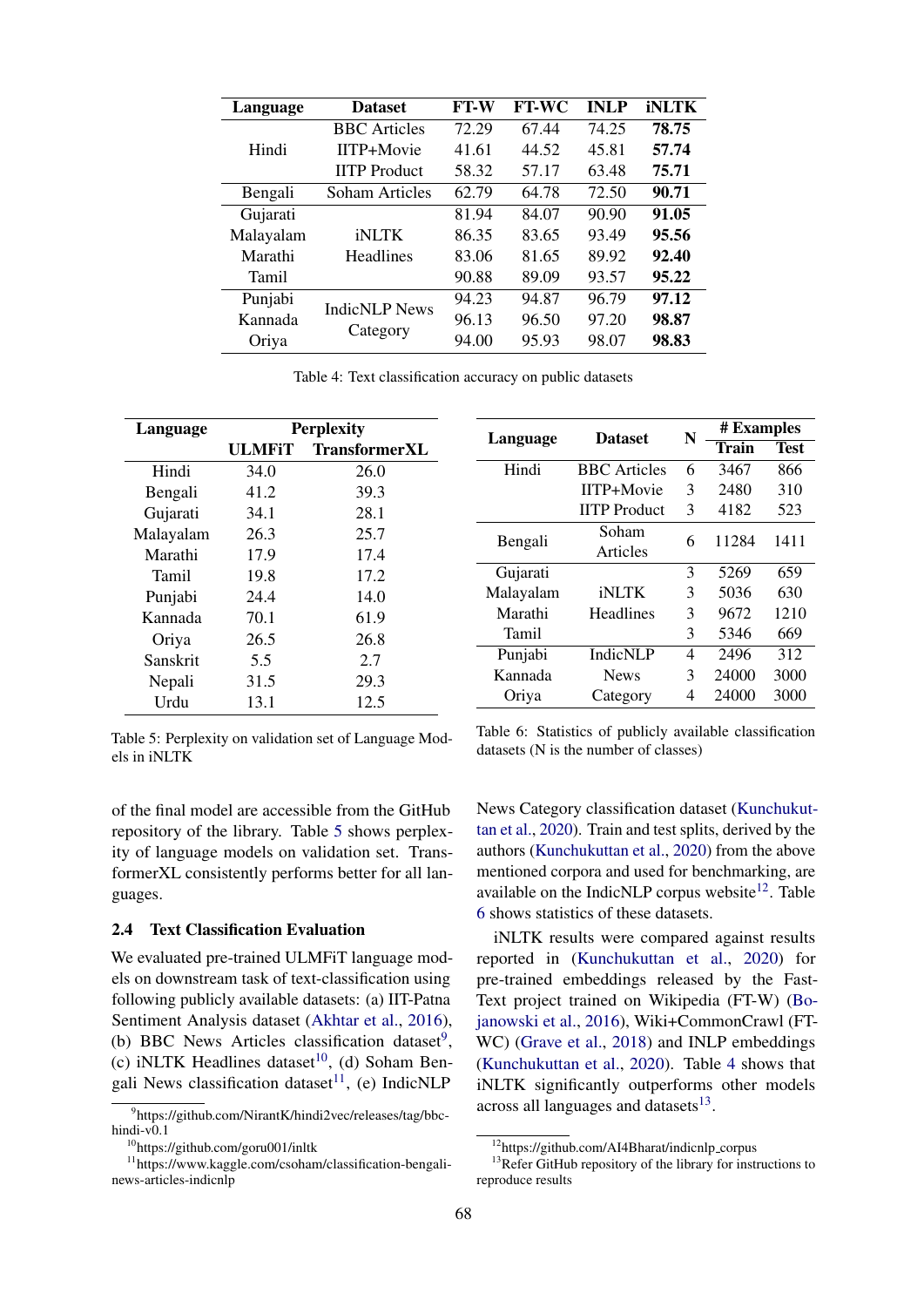<span id="page-3-3"></span>

| Language  | <b>Dataset</b>    | # Training<br><b>Examples</b> |                                       | $\%$ age<br>reduction | <b>INLP</b> | <b>iNLTK Accuracy</b> |                 |          |
|-----------|-------------------|-------------------------------|---------------------------------------|-----------------------|-------------|-----------------------|-----------------|----------|
|           |                   |                               |                                       |                       | Accuracy    |                       |                 |          |
|           |                   | Full                          | <b>Reduced</b><br>Full<br><b>Full</b> |                       |             | <b>Reduced</b>        |                 |          |
|           |                   |                               |                                       |                       |             |                       | Without<br>With |          |
|           |                   |                               |                                       |                       |             |                       | Data Aug        | Data Aug |
| Hindi     | IITP+Movie        | 2.480                         | 496                                   | 80%                   | 45.81       | 57.74                 | 47.74           | 56.13    |
| Bengali   | Soham<br>Articles | 11,284                        | 112                                   | 99%                   | 72.50       | 90.71                 | 69.88           | 74.06    |
| Gujarati  |                   | 5.269                         | 526                                   | 90%                   | 90.90       | 91.05                 | 80.88           | 81.03    |
| Malayalam | <b>iNLTK</b>      | 5.036                         | 503                                   | 90%                   | 93.49       | 95.56                 | 82.38           | 84.29    |
| Marathi   | <b>Headlines</b>  | 9,672                         | 483                                   | 95%                   | 89.92       | 92.40                 | 84.13           | 84.55    |
| Tamil     |                   | 5.346                         | 267                                   | 95%                   | 93.57       | 95.22                 | 86.25           | 89.84    |
|           | Average           | 6514.5                        | 397.8                                 | 91.5%                 | 81.03       | 87.11                 | 75.21           | 78.31    |

Table 7: Comparison of Accuracy on INLP trained on Full Training set vs Accuracy on iNLTK, using data augmentation, trained on reduced training set

## 3 iNLTK API

iNLTK is designed to be simple for practitioners in order to lower the barrier for doing applied research and building products in Indic languages. This section discusses various NLP tasks for which iNLTK provides out-of-the-box support, under a unified API.

Data Augmentation helps in improving the performance of NLP models [\(Duboue and Chu-](#page-5-9)[Carroll,](#page-5-9) [2006;](#page-5-9) [Marton et al.,](#page-5-10) [2009\)](#page-5-10). It is even more important in "low-resource" settings, where labeled data is scarce. iNLTK provides augmentations<sup>[14](#page-3-0)</sup> for a sentence while preserving its semantics following a two step process. Firstly, it generates candidate paraphrases by replacing original sentence tokens with tokens which have closest embeddings from the embedding layer of pre-trained language model. And then, it chooses top paraphrases which are similar to original sentence, where similarity between sentences is calculated as the cosine similarity of sentence embeddings, obtained from pre-trained language model's encoder.

To evaluate the effectiveness of using data augmentation from iNLTK in low resource settings, we prepare<sup>[15](#page-3-1)</sup> reduced train sets of publicly available text-classification datasets by picking first  $N$  exam-ples from the full train set<sup>[16](#page-3-2)</sup>, where N is equal to size of reduced train set and compare accuracy of the classifier trained *with* vs *without* data augmentation. Table [7](#page-3-3) shows reduced dataset statistics and comparison of results obtained on full and reduced datasets using iNLTK. Using data augmentation from iNLTK gives significant increase in accuracy on Hindi, Bengali, Malayalam and Tamil dataset, and minor improvements in Gujarati and Marathi datasets. Additionally, Table [7](#page-3-3) compares previously obtained best results on these datasets using INLP embeddings [\(Kunchukuttan et al.,](#page-5-2) [2020\)](#page-5-2) with results obtained using iNLTK pretrained models and iNLTK's data augmentation utility. On an average, with iNLTK we are able to achieve more than 95% of the previous accuracy using less than 10% of the training data $17$ .

Semantic Textual Similarity (STS) assesses the degree to which the underlying semantics of two segments of text are equivalent to each other [\(Agirre et al.,](#page-4-2) [2016\)](#page-4-2). iNLTK compares<sup>[18](#page-3-5)</sup> sentence embeddings of the two segments of text, obtained from pre-trained language model's encoder, using a comparison function, to evaluate semantic textual similarity. Cosine similarity between sentence embeddings is used as the default comparison function.

Distributed representations are the cornerstone of modern NLP, which have led to significant advances in many NLP tasks. iNLTK provides utilities to obtain distributed representations for words<sup>[19](#page-3-6)</sup>, sentences and documents<sup>[20](#page-3-7)</sup> obtained

<span id="page-3-0"></span><sup>&</sup>lt;sup>14</sup>https://inltk.readthedocs.io/en/latest/api\_docs.html#getsimilar-sentences

<span id="page-3-1"></span><sup>&</sup>lt;sup>15</sup>Notebooks to prepare reduced datasets are accessible from the GitHub repository of the library

<span id="page-3-2"></span><sup>16</sup>Labels in publicly available full train sets were not grouped together, instead were randomly shuffled

<span id="page-3-4"></span><sup>&</sup>lt;sup>17</sup>Refer GitHub repository of the library for instructions to reproduce results on full and reduced dataset

<span id="page-3-5"></span><sup>&</sup>lt;sup>18</sup>https://inltk.readthedocs.io/en/latest/api\_docs.html#getsentence-similarity

<span id="page-3-6"></span><sup>19</sup>https://inltk.readthedocs.io/en/latest/api docs.html#getembedding-vectors

<span id="page-3-7"></span><sup>&</sup>lt;sup>20</sup>https://inltk.readthedocs.io/en/latest/api\_docs.html#get-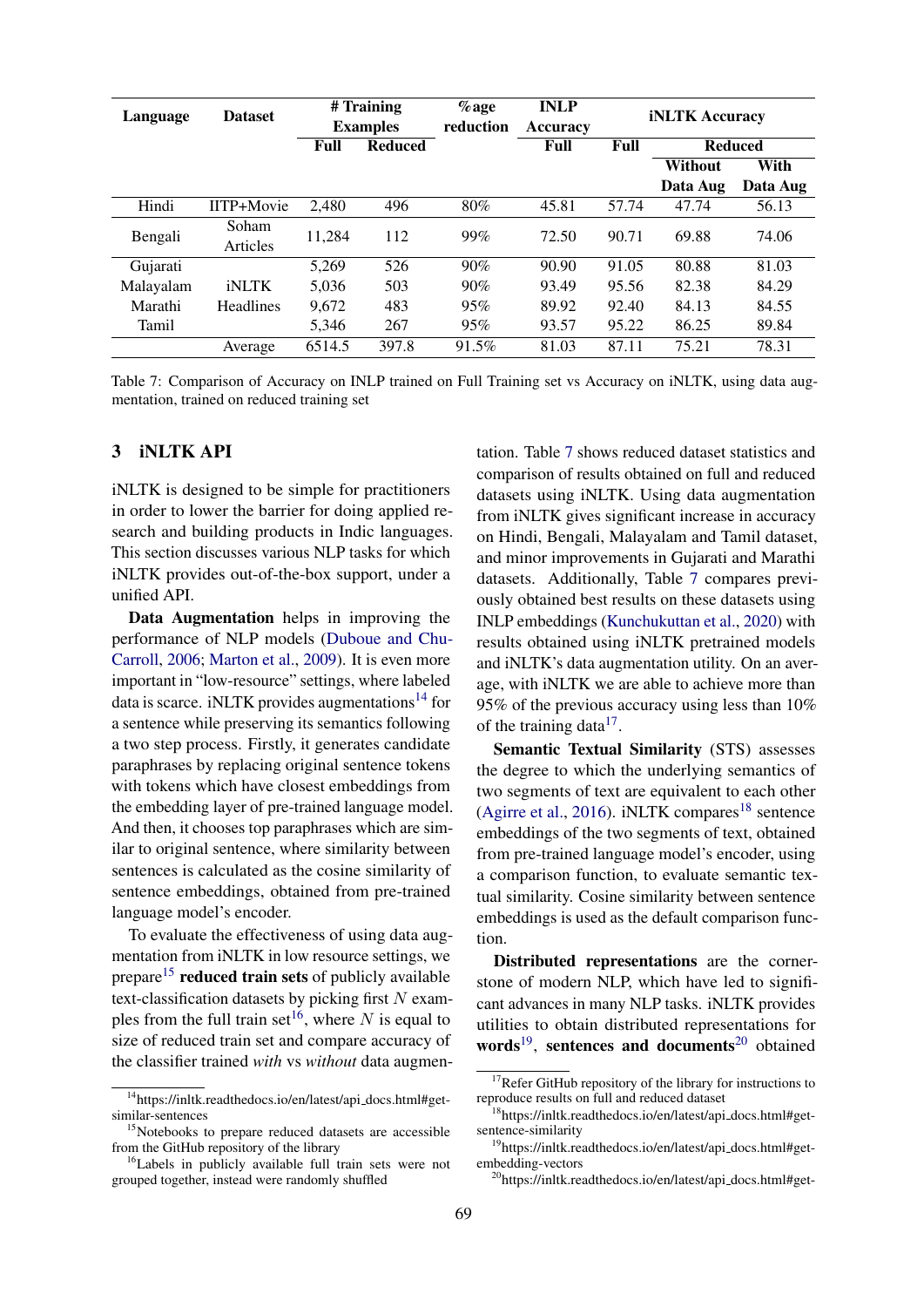from embedding layer and encoder output of pretrained language models, respectively.

Additionally, iNLTK provides utilities to gener-ate text<sup>[21](#page-4-3)</sup> given a prompt, using pre-trained language models, **tokenize**<sup>[22](#page-4-4)</sup> text using sentencepiece tokenization models described in Section [2.2,](#page-1-7) iden- $\text{tify}^{23}$  $\text{tify}^{23}$  $\text{tify}^{23}$  which one of the supported Indic languages is given text in and remove tokens of a foreign language<sup>[24](#page-4-6)</sup> from given text.

## 4 Related Work

NLP and ML communities have a strong culture of building open-source tools. There are lots of easyto-use, user-facing libraries for general-purpose NLP like NLTK [\(Loper and Bird,](#page-5-11) [2002\)](#page-5-11), Stanford CoreNLP [\(Manning et al.,](#page-5-12) [2014\)](#page-5-12), Spacy [\(Honni](#page-5-13)[bal and Montani,](#page-5-13) [2017\)](#page-5-13), AllenNLP [\(Gardner et al.,](#page-5-14) [2018\)](#page-5-14), Flair [\(Akbik et al.,](#page-4-7) [2019\)](#page-4-7), Stanza [\(Qi et al.,](#page-5-15) [2020\)](#page-5-15) and Huggingface Transformers [\(Wolf et al.,](#page-5-16) [2019\)](#page-5-16). But most of these libraries have limited or no support for Indic languages, creating a barrier to entry for working with Indic languages. Additionally, for many Indic languages word embeddings have been trained, but they still lack richer pretrained representations from deep language models [\(Kunchukuttan et al.,](#page-5-2) [2020\)](#page-5-2). iNLTK tries to solve these problems by providing pre-trained language models and out-of-the-box support for a variety of NLP tasks in 13 Indic languages.

#### 5 Conclusion and Future Work

iNLTK provides pre-trained language models and supports Data Augmentation, Textual Similarity, Sentence Embeddings, Word Embeddings, Tokenization and Text Generation in 13 Indic Languages. Our results significantly outperform other methods on text-classification benchmarks, using pre-trained models from iNLTK. These pre-trained models from iNLTK can be used as-is for a variety of NLP tasks, or can be fine-tuned on domain spe-cific datasets. iNLTK is being widely<sup>[25](#page-4-8)</sup> used<sup>[26](#page-4-9)</sup> and

appreciated<sup>[27](#page-4-10)</sup> by the community<sup>[28](#page-4-11)</sup>.

We are working on expanding the supported languages in iNLTK to include other Indic languages like Telugu, Maithili; code mixed languages like Hinglish (Hindi and English), Manglish (Malayalam and English) and Tanglish (Tamil and English); expanding supported model architectures to include BERT. Additionally, we want to mitigate any possible unwarranted biases which might exist in pre-trained language models [\(Lu et al.,](#page-5-17) [2019\)](#page-5-17), because of training data, which might propagate into downstream systems using these models. While these tasks are work in progress, we hope this library will accelerate NLP research and development in Indic languages.

# Acknowledgments

We are thankful to Anurag Singh<sup>[29](#page-4-12)</sup> and Ravi Annaswamy[30](#page-4-13) for their contributions to support Urdu and Tamil in the iNLTK library, respectively.

## References

- <span id="page-4-2"></span>Eneko Agirre, Carmen Banea, Daniel Cer, Mona Diab, Aitor Gonzalez-Agirre, Rada Mihalcea, German Rigau, and Janyce Wiebe. 2016. [SemEval-2016](https://doi.org/10.18653/v1/S16-1081) [task 1: Semantic textual similarity, monolingual](https://doi.org/10.18653/v1/S16-1081) [and cross-lingual evaluation.](https://doi.org/10.18653/v1/S16-1081) In *Proceedings of the 10th International Workshop on Semantic Evaluation (SemEval-2016)*, pages 497–511, San Diego, California. Association for Computational Linguistics.
- <span id="page-4-7"></span>Alan Akbik, Tanja Bergmann, Duncan Blythe, Kashif Rasul, Stefan Schweter, and Roland Vollgraf. 2019. [FLAIR: An easy-to-use framework for state-of-the](https://doi.org/10.18653/v1/N19-4010)[art NLP.](https://doi.org/10.18653/v1/N19-4010) In *Proceedings of the 2019 Conference of the North American Chapter of the Association for Computational Linguistics (Demonstrations)*, pages 54–59, Minneapolis, Minnesota. Association for Computational Linguistics.
- <span id="page-4-0"></span>Md Shad Akhtar, Ayush Kumar, Asif Ekbal, and Pushpak Bhattacharyya. 2016. [A hybrid deep learning](https://www.aclweb.org/anthology/C16-1047) [architecture for sentiment analysis.](https://www.aclweb.org/anthology/C16-1047) In *Proceedings of COLING 2016, the 26th International Conference on Computational Linguistics: Technical Papers*, pages 482–493, Osaka, Japan. The COLING 2016 Organizing Committee.
- <span id="page-4-1"></span>Piotr Bojanowski, Edouard Grave, Armand Joulin, and Tomas Mikolov. 2016. [Enriching word vectors with](http://arxiv.org/abs/1607.04606) [subword information.](http://arxiv.org/abs/1607.04606) *CoRR*, abs/1607.04606.

sentence-encoding

<span id="page-4-3"></span><sup>&</sup>lt;sup>21</sup>https://inltk.readthedocs.io/en/latest/api\_docs.html#predictnext-n-words

<span id="page-4-5"></span><span id="page-4-4"></span><sup>&</sup>lt;sup>22</sup>https://inltk.readthedocs.io/en/latest/api\_docs.html#tokenize <sup>23</sup>https://inltk.readthedocs.io/en/latest/api\_docs.html#identifylanguage

<span id="page-4-6"></span> $^{24}$ https://inltk.readthedocs.io/en/latest/api\_docs.html#removeforeign-languages

<span id="page-4-8"></span><sup>25</sup>https://github.com/goru001/inltk/network/members

<span id="page-4-9"></span><sup>26</sup>https://pepy.tech/project/inltk

<span id="page-4-10"></span><sup>27</sup>https://github.com/goru001/inltk/stargazers

<span id="page-4-11"></span><sup>28</sup>https://github.com/goru001/inltk#inltks-appreciation

<span id="page-4-12"></span><sup>29</sup>https://github.com/anuragshas

<span id="page-4-13"></span><sup>30</sup>https://github.com/ravi-annaswamy